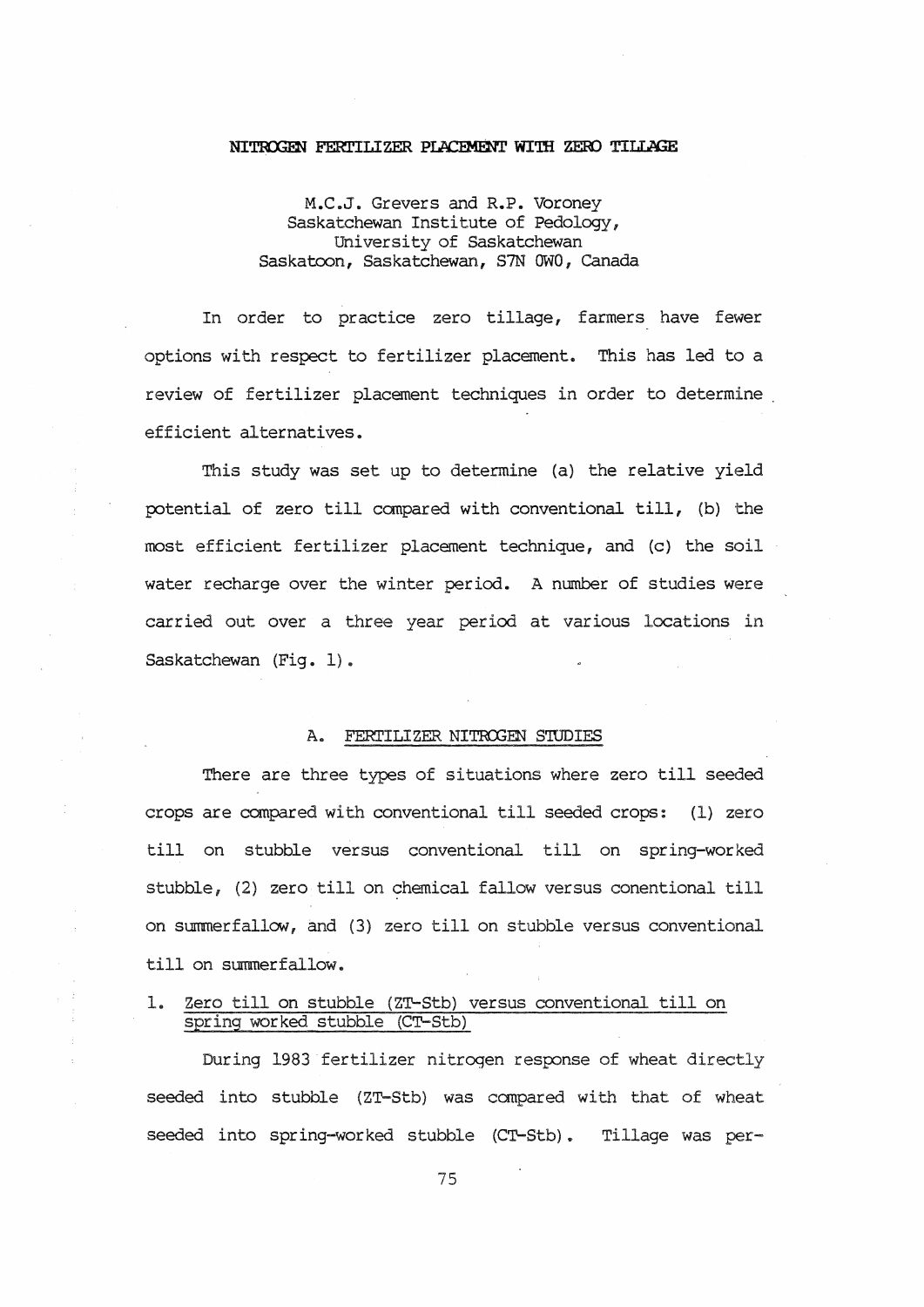formed with a Howard rotovator to a depth of 3 inches. Seeding was carried out with a precision press drill (Fabro, Swift Current). Fertilizer urea (46-0-0) was sidebanded between each seed row at 3-4 inch depth duirng the seeding operation. Phosphate as monoammonium (11-51-0  $(0.30 \text{ kg } P_{20x}/h$ a) was seed-placed.

Crop yields for the plots located in the Brown, Dark Brown and Black soil zones are shown in Figures 2, 3 and 4. In the Brown soil zone, yields between ZT-Stb and CT-Stb were similar except at Viceroy, where CT-Stb had resulted in higher yields. In the Dark Brown soil zone yields between ZT-Stb and CT-Stb were similar except at Weyburn, where ZT-Stb resulted in higher yields possibly because of better soil water conservation. In the Black soil zone yields were again similar except at Waldheim.

In summary, spring tillage did not result in any major differences in crop yield when compared with zero tillage. Results fran ten sites in the Brown, Dark Brown and Black soil zones indicate seven cases where yields between spring tillage and zero tillage were the same, two cases where yields were higher following spring tillage, and one case where yields under zero tillage were higher.

# 2. Zero till on chemical fallow (ZT-cf) versus conventional till on summerfallow (CT-smf)

A fertilizer nitrogen placement study was initiated in 1981 at Drinkwater. Winter wheat was grown on 5th year zero till which had been chemical fallowed (ZT-cf) and was also grown on an adjacent summerfallow field (CT-smf). Soil conditions by the spring of 1982 were quite similar between the two fields {Table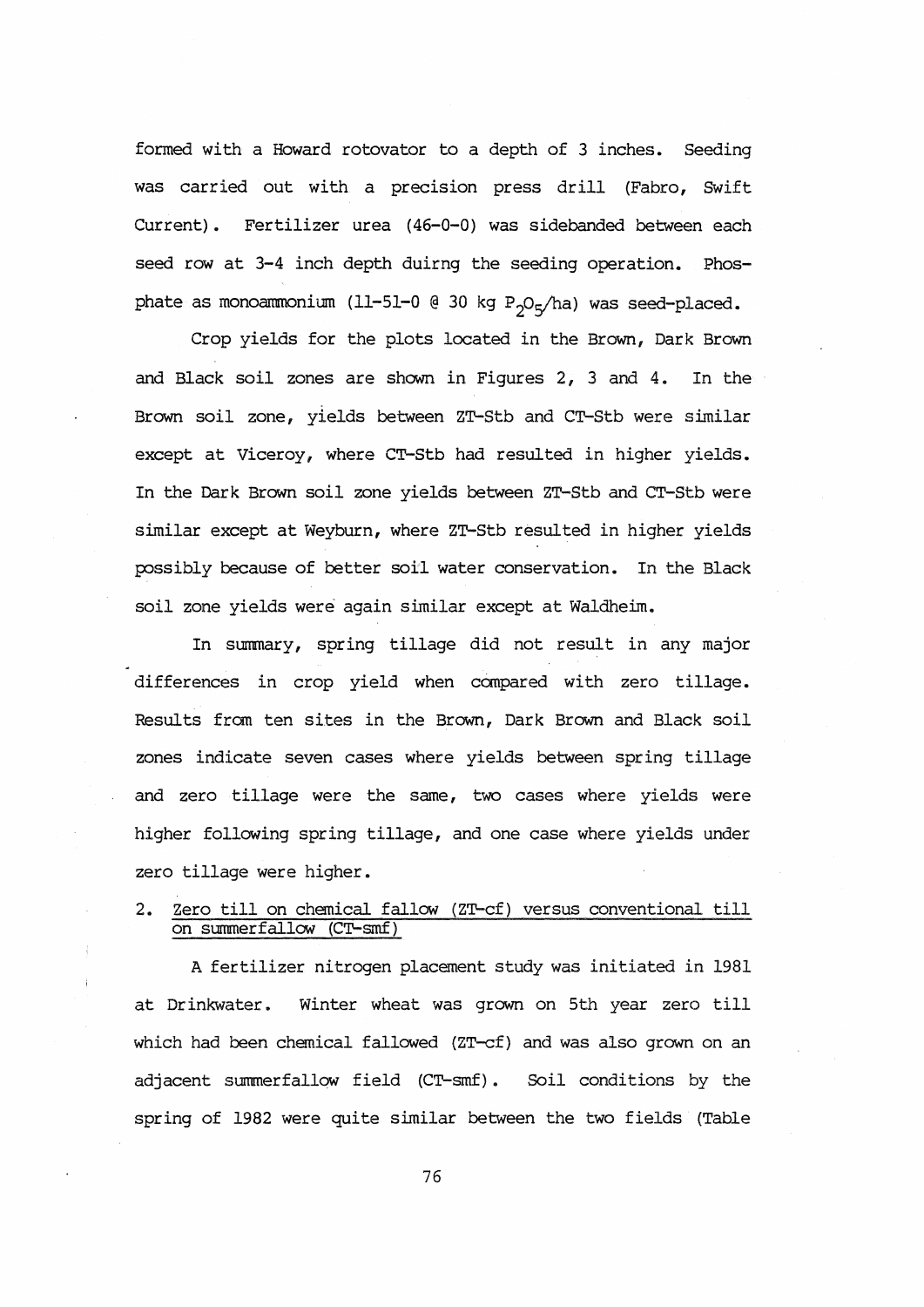1). Soil moisture levels were approaching saturation (95% for ZT-cf and 90% for CT-smf), to the level where soil aeration is limited. Yields of winter wheat on ZT-cf were significantly lower than that seeded on CT-smf. It is possible that the high soil moisture levels in spring have restricted both soil warming and soil aeration on the ZT-cf more than on the CT-smf due to the trash cover. Fall seedplaced nitrogen fertilizer and winter broadcast N were the least effective methods of fertilizer N placement. Spring broadcast and fall deepband N were the most effective N placement methods. The high soil moisture levels in spring are likely responsible for the success of the spring broadcast method, providing a means for translocating fertilizer N to the root zone.

## 3. Zero till on stubble (ZT-stb) versus conventional till on summer fallow (CT-Snf)

In many areas zero till farmers are also practicing continuous cropping, while their neighbors are using rotations of cropsummerfallow or crop-crop-summerfallow. The result is that continuous crop zero till is often compared with a conventional till crop on summerfallow. TWo soil conditions are most likely to be different between the ZT-Stb and the CT-smf; soil moisture and soil available nitrogen levels. During 1982 a fertilizer N placement study was initiated at Leipzig. Spring wheat was seeded on 4th year zero till stubble (ZT-Stb), and was also seeded on an adjacent summerfallow field (CT-smf). Spring soil moisture levels were similar between ZT-Stb and CT-smf, which is attributable to successful snow trapping (see part B of this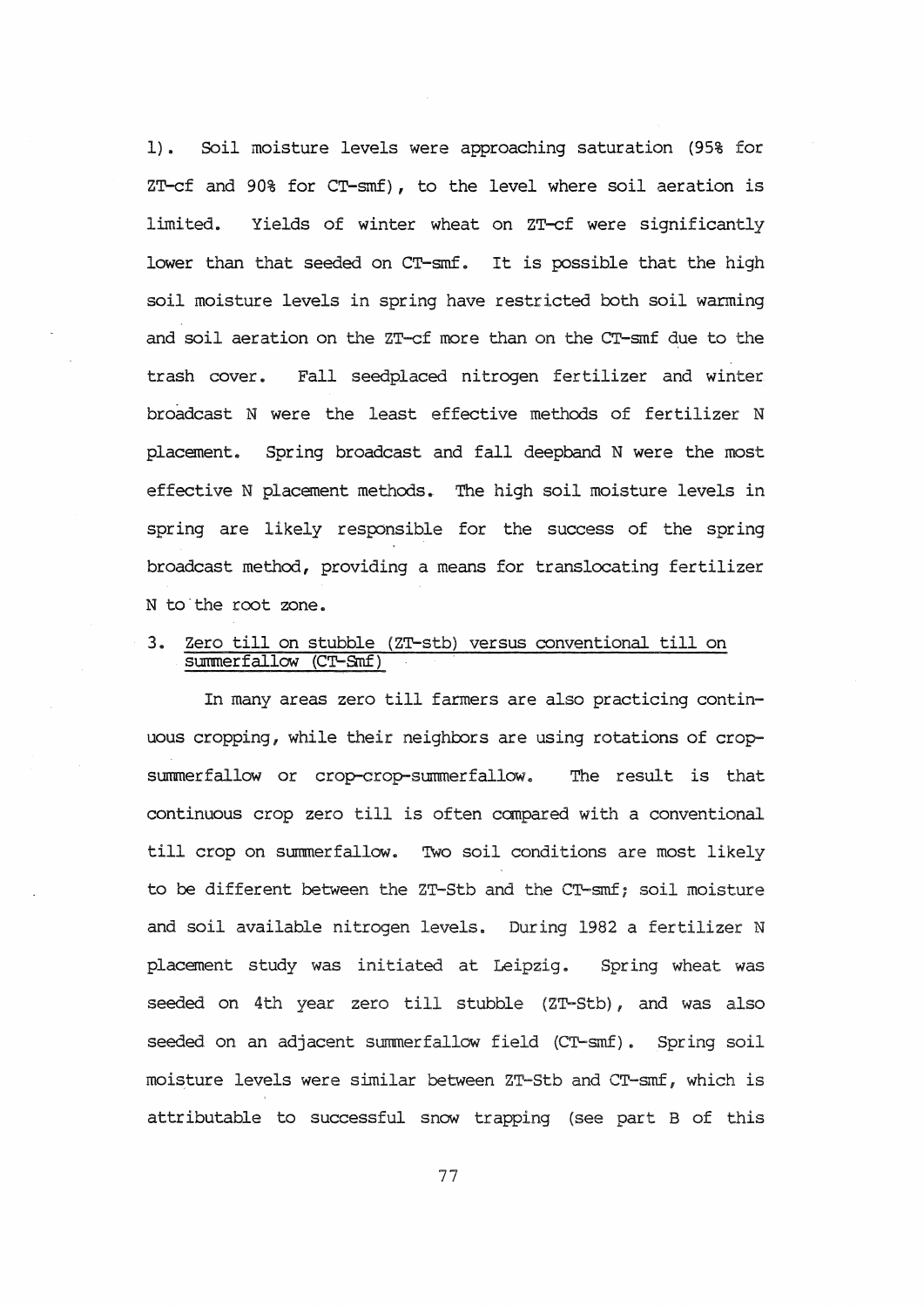paper). There was twice as much plant available nitrogen in the CT-smf field at seeding than in the ZT-Stb field (Table 2) • Consequently crop yields where no fertilizer nitrogen had been added were higher on the CT-smf. However where fertilizer N had been applied, yields of ZT-Stb were equal to the yields on CT-smf. Differences between fertilizer N placement methods were small.

During 1983 another fertilizer N placement study was initiated at Kindersley. Spring wheat was seeded on 5th year zero till stubble (ZT-Stb) and on adjacent summerfallow (CT-smf). Soil moisture levels between ZT-Stb and CT-smf were similar, which was attributable to better soil water conservation (see part B of this paper). There was twice as much plant available N in the CT-smf canpared with the ZT-Stb at seeding (Table 3). Crop yields were substantially higher under CT-smf in the case where no fertilizer N had been applied, which is attributable to the higher spring soil N levels. Wheat yields of ZT-Stb were equal to yields of CT-smf where fertilizer N placement had been effective. Spring broadcast N was the least effective method of fertilizer N application. The long dry spell that followed seeding probably prevented much of the broadcast N to be translocated to the root zone. Spring sidebanded N was a very effective method under both tillage systems. Deepbanding was a good alternative method, with spring deepbanding resulting in greater yield increases than fall deepbanding. Double shooting N+P in a deepband in the spring was also a good alternative. Spring sidebanding or deepbanding when resulting in substantial soil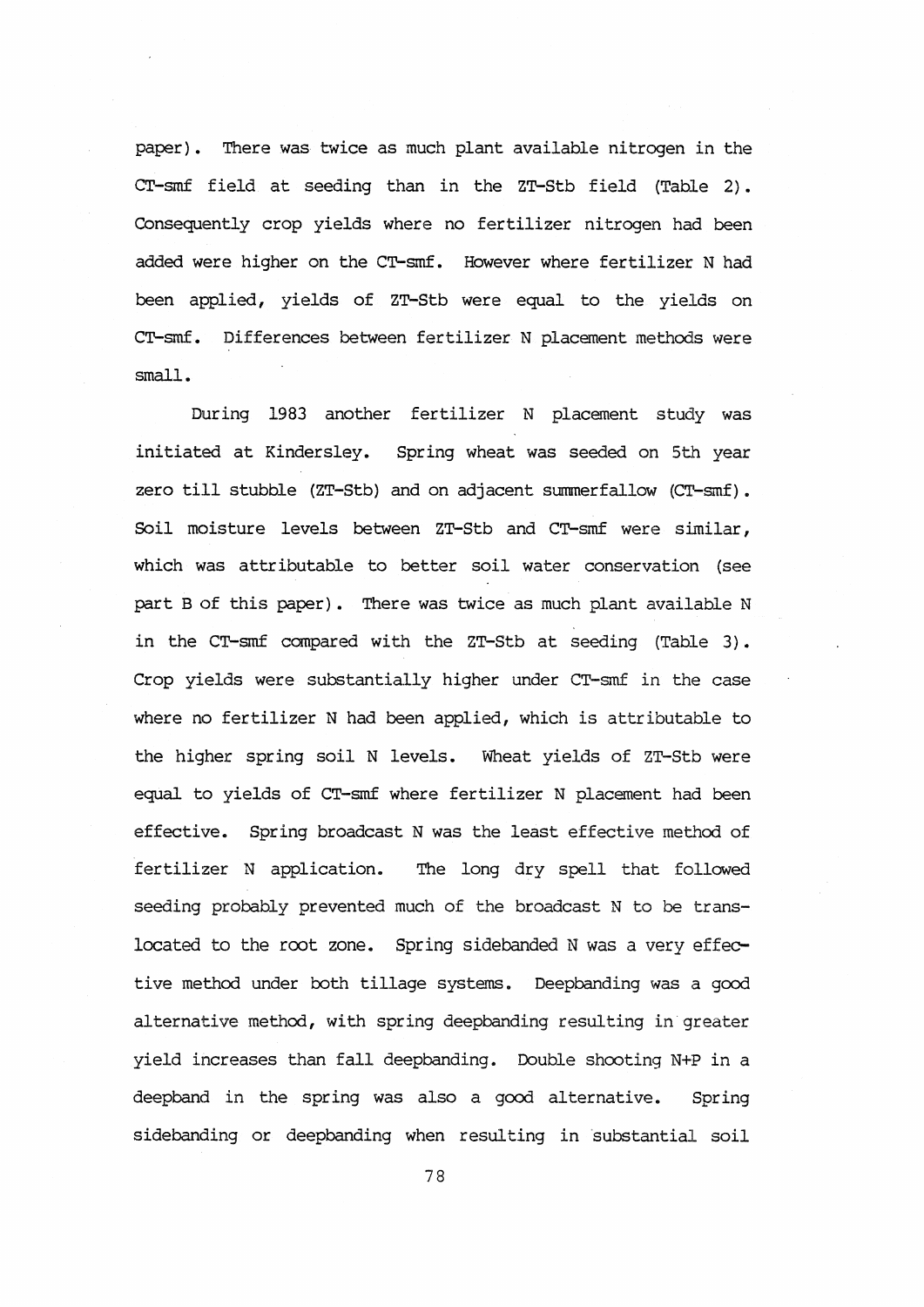disturbance, may result in higher losses of soil moisture due to evaporation. Consequently, deepbanding operations in the spring on dry soils may give poor results.

### B. SOIL MOISTURE RECHARGE OVER THE WINTER PERIOD

During the winter of 1982-83 soil moisture contents were monitored at Leipzig and Kindersley. It involved canparing a stubble field which had been in zero till for 4 years with a summerfallow field. Soil moisture was measured throughout the fall-winter-spring period with a neutron probe. Depth of snow was recorded during the winter months (Fig. 5).

At Leipzig the stubble field gained 3.5 inches (8.8 em) of water in the soil profile, while the summerfallow field only gained 2 inches (5.2 cm). The total snow pack was 12 inches. The difference in snow trapping meant that the difference in soil moisture content between the stubble and stmmerfallow had been reduced from 4 inches in the fall to 2.6 inches by seeding time.

At Kindersley the stubble and summerfallow fields each . gained 3.3 inches (8.4 em) in soil moisture by late March (total snow pack was 10 inches). By seeding time each·field had lost some of its gained moisture, the stubble field lost 1.5 inches and the surnmerfallow field lost 3 inches of soil moisture. The period after snowmelt and before seeding at Kindersley was 1.5 months characterized by strong dry winds. The stubble field was thus more effective in conserving the soil moisture that was gained from snowmelt infiltration.

In summary, it was shown that soil moisture recharge under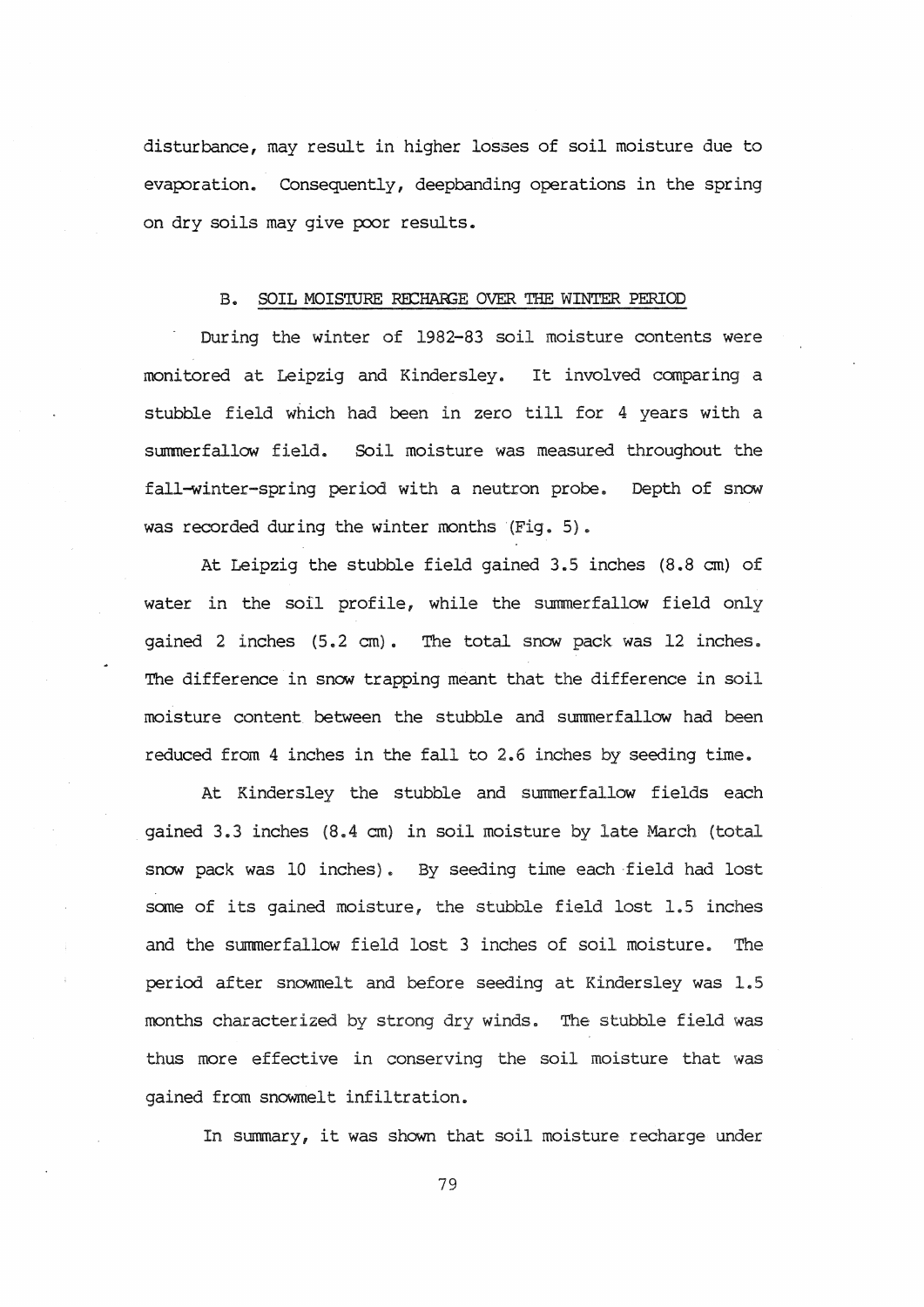zero till stubble conditions is superior to conventional till summerfallow conditions due to (a) better snow trapping and (b) better conservation of soil moisture during the period after snowmelt and before seeding.

### 3. CONCLUSIONS

The practice of zero till cropping was compared with conventional till cropping on a number of sites located throughout the agricultural region of Saskatchewan. The comparisons were: (a) zero till on stubble versus conventional till on spring-worked stubble; (b) zero till on chemical fallow versus conventional till on summerfallow; and (c) zero till on stubble versus conventional till on summerfallow. The major results are: 1. Crop yields of zero till fields were equal to crop yields of conventional till fields where there. were no differences in soil moisture and soil nitrogen.

- 2. Conventional till seeded crops on summerfallow had higher yields than zero till seeded crops on stubble when soil available nitrogen levels and/or soil moisture levels were higher on summerfallow.
- 3. Snow trapping and soil water conservation was better under stubble than under summerfallow. This can therefore reduce differences in soil moisture levels between zero till seeded crops on stubble and conventional seeded crops on summerfallow.
- 4. Fertilizer N placement was critical under zero till. With banded fertilizer N placement zero till resulted in the same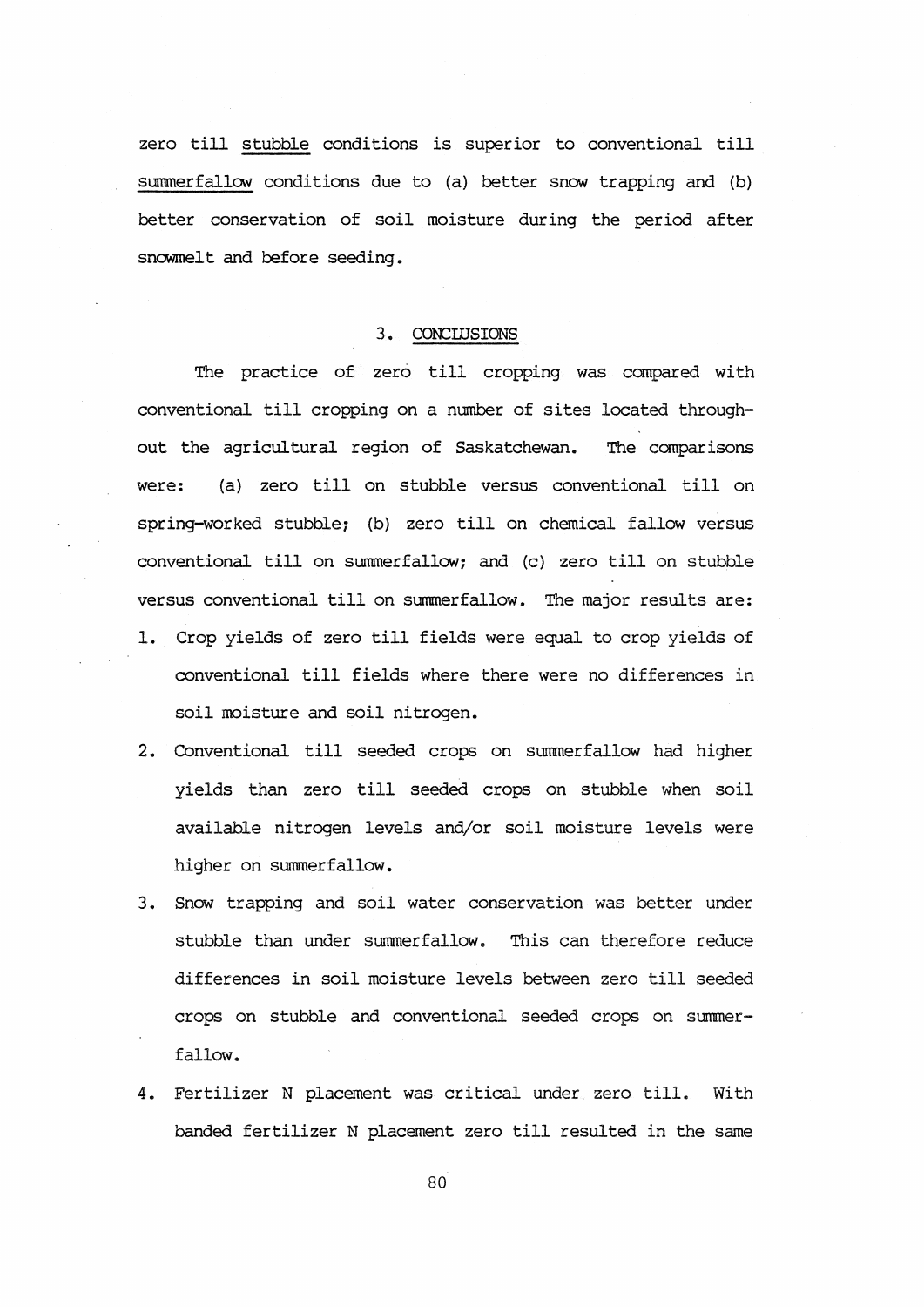yields as conventional till where soil moisture levels were similar.

- 5. Under wet soil conditions winter broadcast was not an effective method of fertilizer N placement, whereas spring broadcast N was quite effective.
- 6. Under dry soil conditions, followed by a dry spring, spring broadcast was not an effective method of N placement. Spring . seedplaced, sidebanded or deepbanded N gave good results. care must be taken to avoid excessive soil disturbance during spring deepbanding operations in order to conserve soil moisture.
- 7. Fall deepbanded N was less effective than spring deepbanded N. Double shooting N+P as a deepband was not as effective as seedplaced P and sidebanded N.

 $\sim 10^{-1}$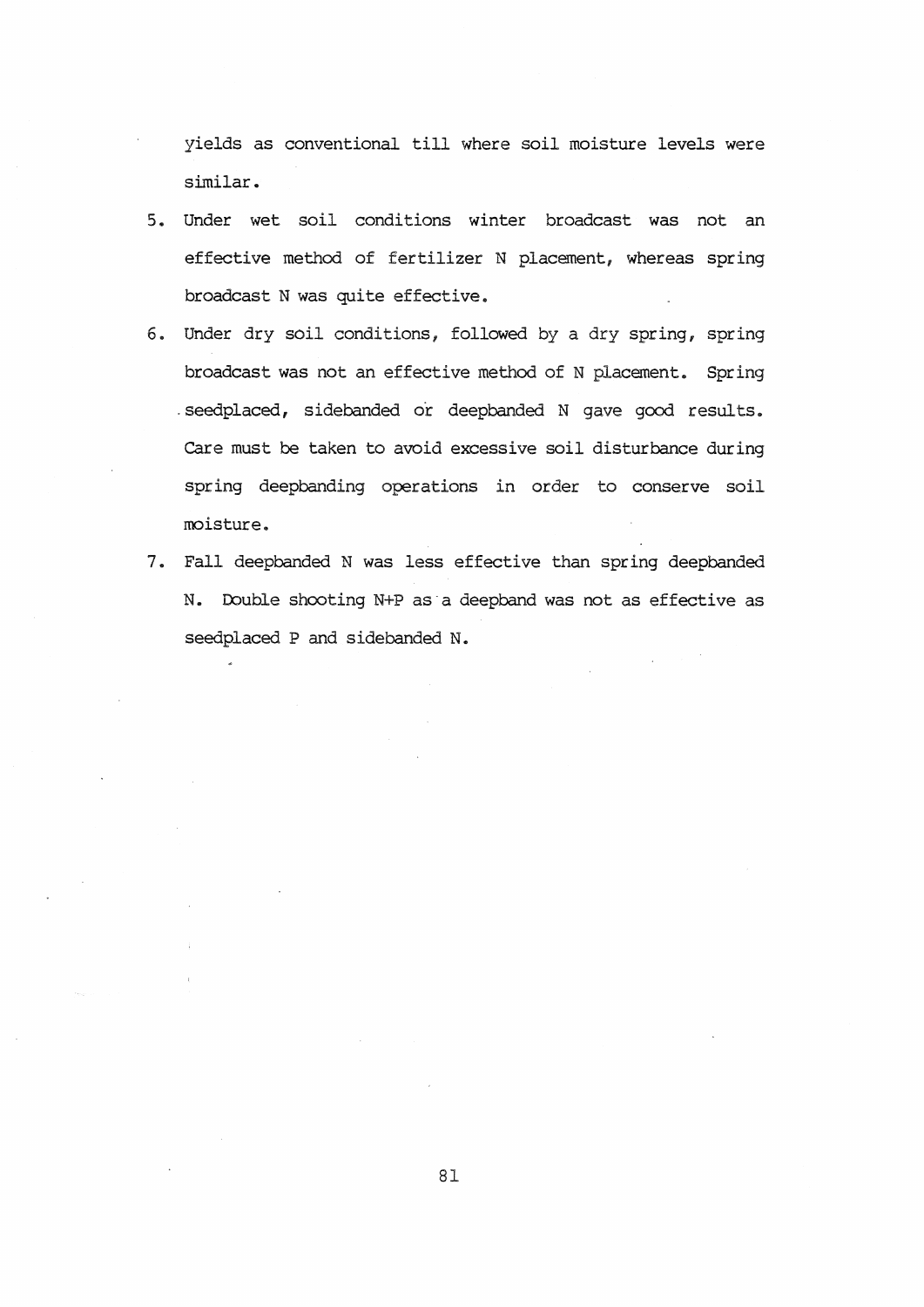| Fertilizer treatment |        | Rate of fertilizer<br>N applied.<br>$(\frac{1}{5} \cdot \frac{1}{2})$ | Yield<br>(bu/acre) |               |
|----------------------|--------|-----------------------------------------------------------------------|--------------------|---------------|
|                      |        |                                                                       | Zero<br>till       | Conv.<br>till |
| Control              |        | $\Omega$                                                              | $37$ a,b           | 53e           |
| <b>Broadcast</b>     | Fall   | 60                                                                    | 44 b               | 58e           |
|                      | Winter | 60                                                                    | 35a                | 59e           |
|                      | Spring | 60                                                                    | 48 d               | 63e           |
| Deepband             | Fall   | 60                                                                    | 48 d               | 62e           |
| Seed-placed          | Fall   | 60                                                                    | 39 a,b,c 52 e      |               |
|                      |        |                                                                       |                    |               |

- Note Fertilizer phosphorus was applied as 11-48-0 with the seed.
- $\hat{A}$ pplied as urea  $(46-0-0)$ .
- a-e Similar letters in vertical columns show values that are not statistically different.

BACKGROUND INFORMATION:

Tom Mann, Drinkwater, Sask.

Soil: Regina heavy clay

Previous crop: Zero till = chemical fallow Conventional till = summerfallow

Spring soil conditions:

|  |  | Moisture to $4$ ft: zero till = 21 inches |  |
|--|--|-------------------------------------------|--|
|  |  | conventional $\text{till} = 20$ inches    |  |

 $NO_3$ <sup>--N</sup> to 2 ft: zero till =  $80$  lbs/ac conventional till = 80 lbs/ac

Saskatchewan Soil Testing Lab recommendations:

Zero till = 20 lbs of N, 25 lbs of  $P_2O_5$ Conventional till = 20 lbs of N, 25 tbs of  $P_2O_5$ 

Rainfall during growing season: 3. 2 inches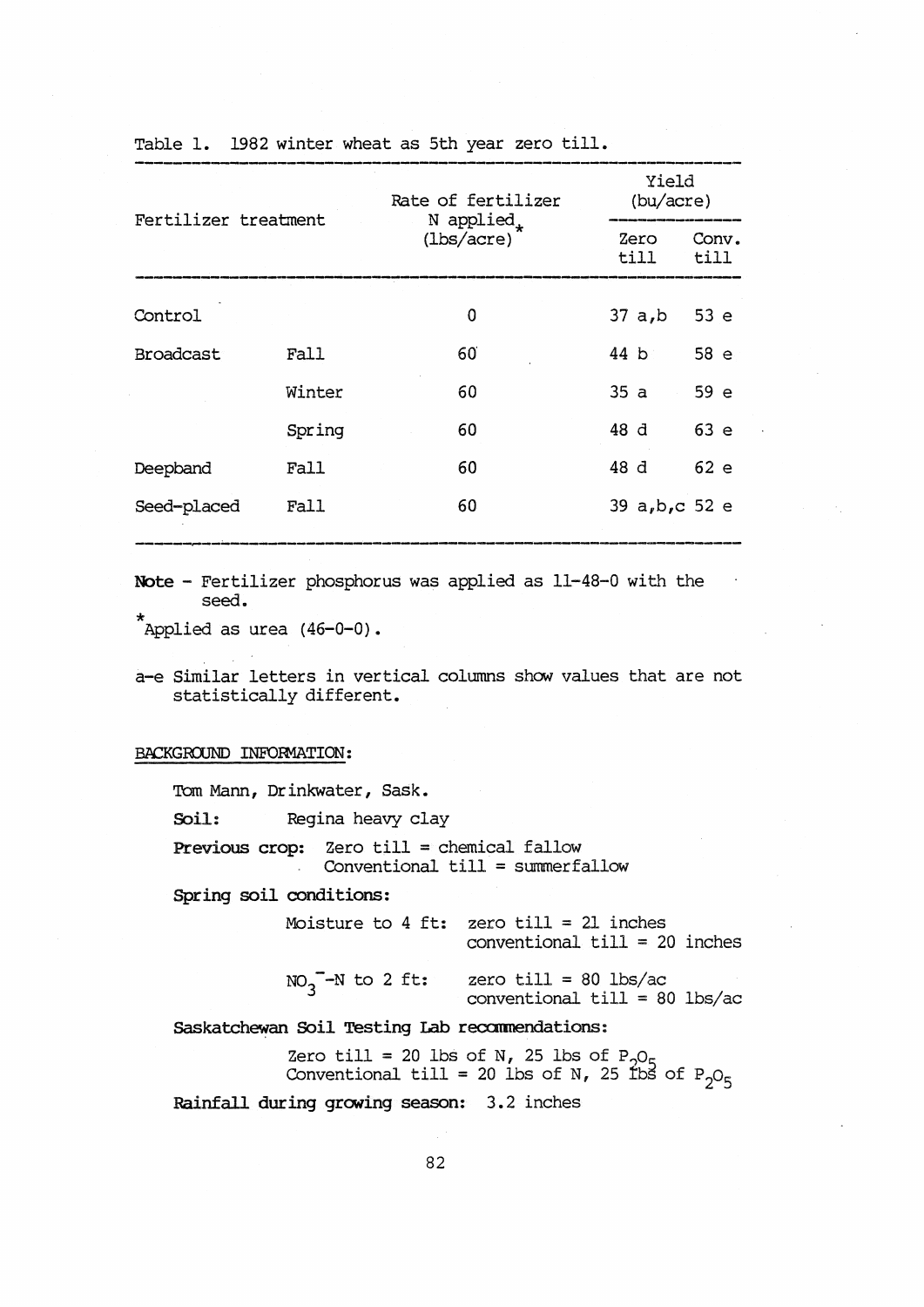| Fertilizer treatment |        | Rate of fertilizer<br>N applied.<br>$(\frac{1}{5})$ | Yield<br>(bu/acre) |               |  |
|----------------------|--------|-----------------------------------------------------|--------------------|---------------|--|
|                      |        |                                                     | Zero<br>till       | Conv.<br>till |  |
| Control              |        | 0                                                   | 28 a               | 36d           |  |
| Broadcast            | Fall   | 60                                                  | $37 bs$ c          | 41e           |  |
|                      | Winter | 60                                                  | 40 <sub>c</sub>    | 40e           |  |
|                      | Spring | 60                                                  | 35 <sub>b</sub>    | 48 f          |  |
| Deepband             | Fall   | 60                                                  | 37 b,c             | 44e           |  |
|                      | Spring | 60                                                  | 40 <sub>c</sub>    | 41e           |  |
| Seed-placed          | Spring | 60                                                  | 40 <sub>c</sub>    | 43e           |  |
|                      |        |                                                     |                    |               |  |

Table 2. 1982 spring wheat as 4th year zero till.

Note - Fertilizer phosphorus was applied as 11-48-0 with the seed.

Applied as urea  $(46-0-0)$ .

a-f - Similar letters in vertical columns show values that are not statistically different.

BACKGROUND INFORMATION:

Ed Keller, Leipzig, Sask.

Soil: Weyburn loam

Previous crop: Zero till = wheat Conventional till = fallow

Spring soil conditions:

Moisture *to* 4 ft: zero till = 11.4 inches conventional till = 10.6 inches

 $NO_3$ <sup>-</sup>N to 2 ft: zero till =  $29$  lbs/ac conventional till = 68 lbs/ac

Saskatchewan Soil Testing Lab recommendations:

Zero till = 50 lbs of N, 40 lbs of  $P_2O_5$ Conventional till = 10 lbs of N, 35 fbs of  $P_2O_5$ 

Rainfall during growing season: 7.5 inches